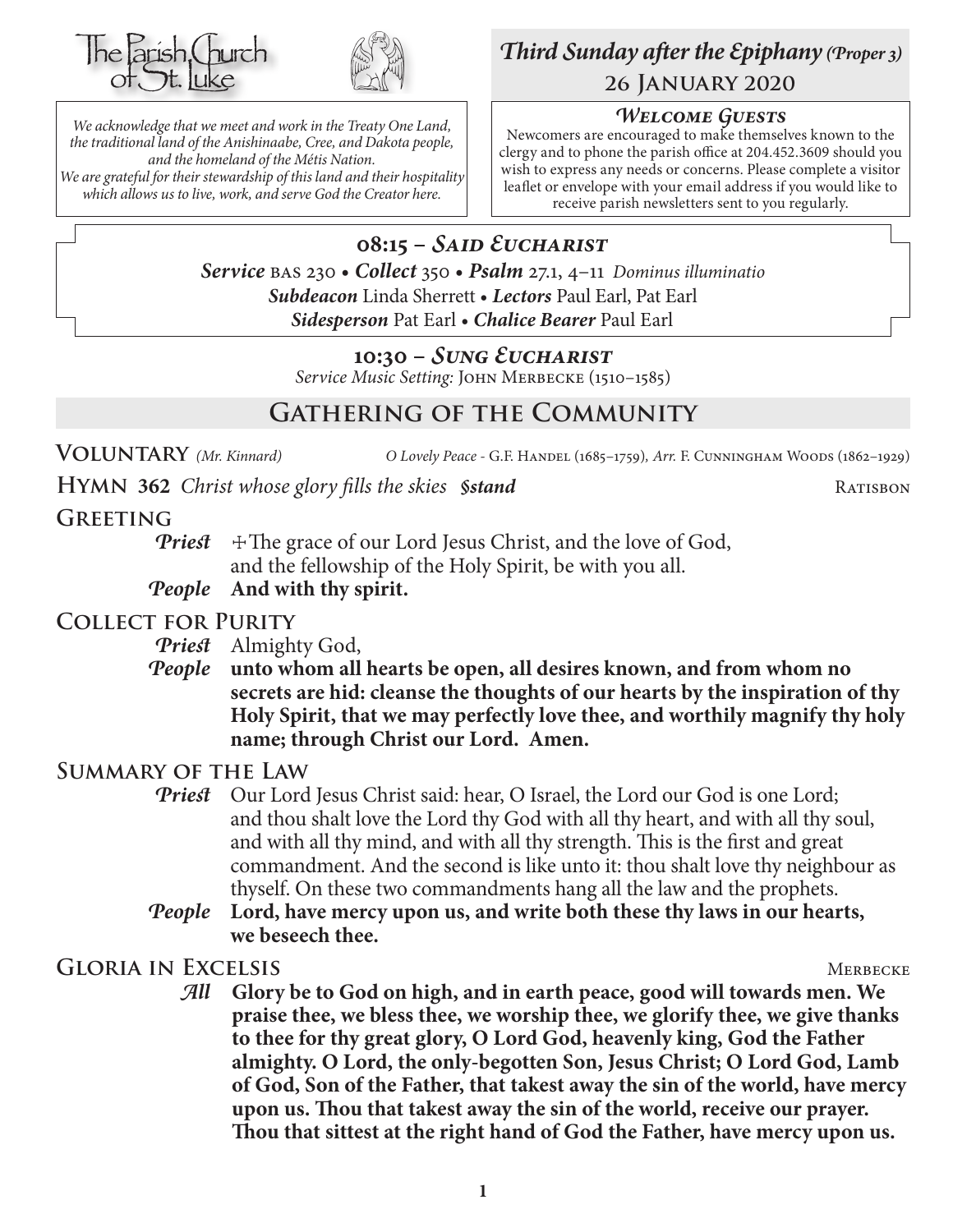## **For thou only art holy; thou only art the Lord; thou only, O Christ, with the Holy Ghost, art most high in the glory of God the Father. Amen.**

**Collect of the Day** *Proper 3*

*Priest* Almighty God, by grace alone you call us and accept us in your service. Strengthen us by your Spirit, and make us worthy of your call; through Jesus Christ our Lord, who lives and reigns with you and the Holy Spirit, one God, now and for ever.*Amen.*

# **Proclamation of the Word**

# **First Lesson** *Isaiah 9.1–4 §sit*

*Lector* A Reading from the Book of Isaiah.

 $B$ ut there will be no gloom for those who were in anguish. In the former time he brought into contempt the land of Zebulun and the land of Naphtali, but in the latter time he will make glorious the way of the sea, the land beyond the Jordan, Galilee of the nations. <sup>2</sup>The people who walked in darkness have seen a great light; those who lived in a land of deep darkness—on them

light has shined. 3 You have multiplied the nation, you have increased its joy; they rejoice before you as with joy at the harvest, as people exult when dividing plunder. 4 For the yoke of their burden, and the bar across their shoulders, the rod of their oppressor, you have broken as on the day of Midian.

℣ The Word of the Lord. ℟ **Thanks be to God.**

### **Psalm** *27.1, 4–11 Dominus illuminatio Chant:* J.L. Hopkins (1819–1873)

The Lord is my light and my salvation; whom then shall I fear \* **the Lord is the strength of my life;**<br>of whom then shall I be afraid?

- **of whom then shall I be afraid?**
- 4 One thing have I desired of the Lord, which I will require **\* even that I may dwell in the house of the Lord all the days of my life, to behold the fair beauty of the Lord, and to visit his temple.**
- 5 For in the time of trouble he shall hide me in his tabernacle **\* yea, in the secret place of his dwelling shall he hide me, and set me up upon a rock of stone.**
- 6 And now shall he lift up mine head **\* above mine enemies round about me.**
- 7 Therefore will I offer in his dwelling an oblation with great gladness **\* I will sing, and speak praises unto the Lord.**
- 8 Hearken unto my voice, O Lord, when I cry unto thee **\* have mercy upon me, and hear me.**
- 9 My heart hath talked of thee, Seek ye my face **\* Thy face, Lord, will I seek.**
- 10 O hide not thou thy face from me **\* nor cast thy servant away in displeasure.**
- 11 Thou hast been my succour **\* leave me not, neither forsake me, O God of my salvation.** ☩**Glory be to the Father, and to the Son, and to the Holy Ghost; As it was in the beginning, in now and ever shall be: world without end. Amen.**

# **Second Lesson** *1 Corinthians 1.10–18*

**Lector** A Reading from the First Letter of Paul to the Corinthians.

Now I appeal to you, brothers and sisters, by the name of our Lord Jesus Christ, that all of you be in agreement and that there be no divisions among you, but that you be united in the same mind and the same purpose. <sup>11</sup>For it has been reported to me by Chloe's people that there are quarrels among you, my brothers and sisters. 12What I mean is that each of you says, "I belong to Paul," or "I belong to Apollos," or "I

belong to Cephas," or "I belong to Christ." 13Has Christ been divided? Was Paul crucified for you? Or were you baptized in the name of Paul? 14I thank God that I baptized none of you except Crispus and Gaius, 15 so that no one can say that you were baptized in my name. <sup>16</sup>(I did baptize also the household of Stephanas; beyond that, I do not know whether I baptized anyone else.) <sup>17</sup>For Christ did not send me to baptize but to proclaim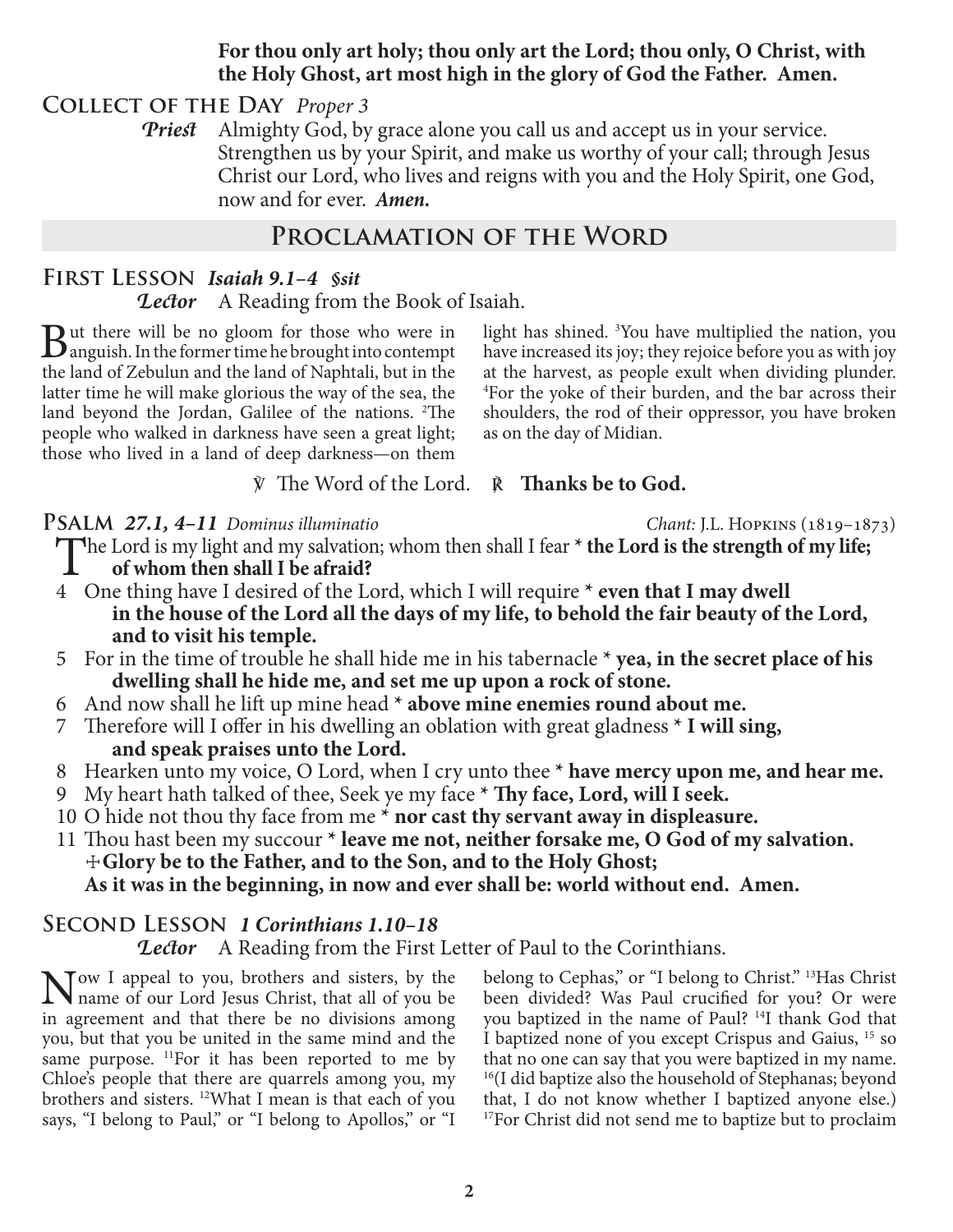the gospel, and not with eloquent wisdom, so that the cross of Christ might not be emptied of its power. 18For the message about the cross is foolishness to those who

are perishing, but to us who are being saved it is the power of God.

### ℣ The Word of the Lord. ℟ **Thanks be to God.**

**GRADUAL HYMN 249** *Dear Lord and Father of mankind Sstand REPTON (1st tune)* 

**Gospel** *St. Matthew 4.12–23 §face the Gospeler Gospeler* The Lord be with you. *People* **And with thy spirit.**

> ☩☩☩The Holy Gospel of our Lord Jesus Christ according to St. Matthew. **Glory be to thee, O Lord.**

Now when Jesus heard that John had been arrested,<br>he withdrew to Galilee. <sup>13</sup>He left Nazareth and made<br>his home in Canamaum by the see, in the territory of his home in Capernaum by the sea, in the territory of Zebulun and Naphtali, <sup>14</sup>so that what had been spoken through the prophet Isaiah might be fulfilled: 15"Land of Zebulun, land of Naphtali, on the road by the sea, across the Jordan, Galilee of the Gentiles  $-$  <sup>16</sup>the people who sat in darkness have seen a great light, and for those who sat in the region and shadow of death light has dawned." <sup>17</sup>From that time Jesus began to proclaim, "Repent, for the kingdom of heaven has come near." 18As he walked by the Sea of Galilee, he saw two brothers, Simon, who

is called Peter, and Andrew his brother, casting a net into the sea — for they were fishermen. 19And he said to them, "Follow me, and I will make you fish for people." <sup>20</sup>Immediately they left their nets and followed him. <sup>21</sup>As he went from there, he saw two other brothers, James son of Zebedee and his brother John, in the boat with their father Zebedee, mending their nets, and he called them. 22Immediately they left the boat and their father, and followed him. <sup>23</sup>Jesus went throughout Galilee, teaching in their synagogues and proclaiming the good news of the kingdom and curing every disease and every sickness among the people.

℣ The Gospel of Christ. ℟ **Praise be to thee, O Christ.**

### **Homily** *§sit*

**Nicene Creed** *§stand*

*All* **I believe in one God, the Father almighty, maker of heaven and earth, and of all things visible and invisible; And in one Lord Jesus Christ, the onlybegotten Son of God, begotten of the Father before all worlds, God, of God; Light, of Light; very God, of very God; begotten, not made; being of one substance with the Father; through whom all things were made: who for us and for our salvation came down from heaven, and was incarnate by the Holy Ghost of the Virgin Mary, and was made man, and was crucified also for us under Pontius Pilate. He suffered and was buried, and the third day he rose again according to the scriptures, and ascended into heaven, and sitteth on the right hand of the Father. And he shall come again with glory to judge both the quick and the dead: whose kingdom shall have no end. And I believe in the Holy Ghost, the Lord, the giver of life, who proceedeth from the Father and the Son, who with the Father and the Son together is worshipped and glorified, who spake by the prophets. And I believe one, holy, catholic, and apostolic Church. I acknowledge one baptism for the remission of sins.**  $\pm$ And I look for the resurrection of the **dead, and the life of the world to come. Amen.**

### **Prayers of the People** *§stand, sit, or kneel*

### **Confession and Absolution**

*Priest* Let us humbly confess our sins to almighty God.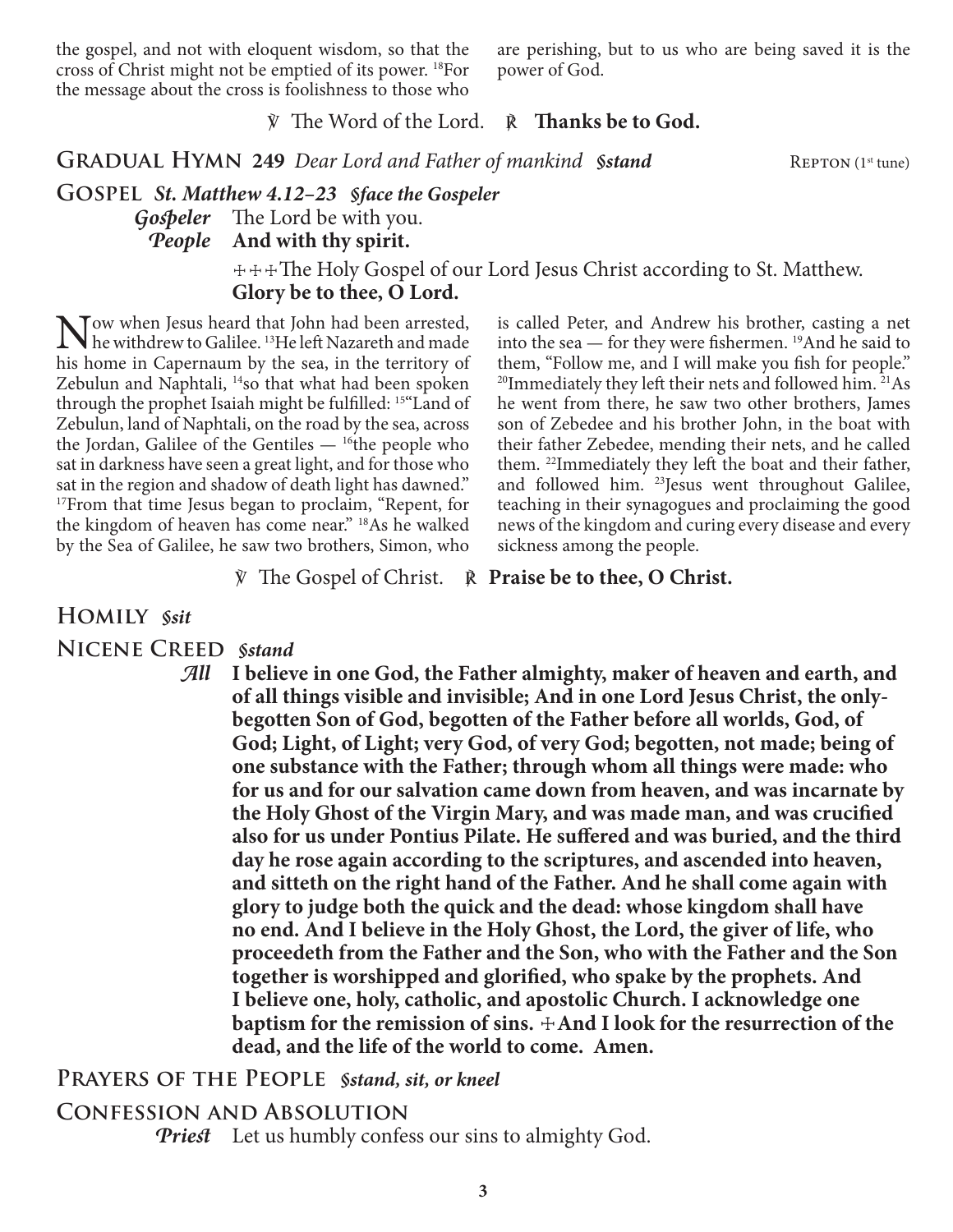- *People* **Almighty God, Father of our Lord Jesus Christ, Maker of all things and judge of all people: We acknowledge and confess our manifold sins and wickedness, Which we from time to time most grievously have committed, By thought, word and deed, Against thy divine majesty. We do earnestly repent, and are heartily sorry for these our misdoings. Have mercy upon us, most merciful Father; For thy Son our Lord Jesus Christ's sake, Forgive us all that is past; And grant that we may ever hereafter Serve and please thee In newness of life, To the honour and glory of thy name; Through Jesus Christ our Lord. Amen.**
- *Priest* Almighty God, our heavenly Father, who of his great mercy hath promised forgiveness of sins to all them that with hearty repentance and true faith turn unto him:  $\pm$  have mercy upon you; pardon and deliver you from all your sins; confirm and strengthen you in all goodness; and bring you to everlasting life; through Jesus Christ our Lord.

### *All* **Amen.**

### **The Peace** *§stand*

- *Priest* The peace of the Lord be always with you.
	- *All* **And with thy spirit.**

# **Celebration of the Eucharist**

**OFFERTORY HYMN 328** *I come with joy to meet my Lord* TWYFORD

# **Offertory Sentence** *§remain standing*

*Priest* All things come of thee, O Lord. *People* **And of thine own have we given thee.**

# **Prayer over the Gifts**

*Priest* Loving God, before the world began you called us. Make holy all we offer you this day, and strengthen us in that calling. We ask this in the name of Jesus Christ the Lord. *Amen.*

**GREAT THANKSGIVING** *Eucharistic Prayer A - Third Preface of the Lord's Day* 

*Priest* The Lord be with you.

- *People* **And with thy spirit.** Lift up your hearts. **We lift them up unto the Lord.** Let us give thanks unto our Lord God. **It is meet and right so to do.**
- *Priest* It is very meet, right, and our bounden duty, that we should at all times, and in all places, give thanks unto thee, O Lord, holy Father, almighty, everlasting God, creator and preserver of all things. Who by water and the Holy Spirit hast made us a holy people in Jesus Christ our Lord; thou dost renew that mystery in bread and wine and nourish us, to show forth thy glory in all the world. Therefore with angels and archangels, and with all the company of heaven, we laud and magnify thy glorious name; evermore praising thee and saying:

# **SANCTUS, BENEDICTUS** MERBECKE

*All* **Holy, holy, holy, Lord God of Hosts, heaven and earth are full of thy glory. Glory be to thee, O Lord most high.**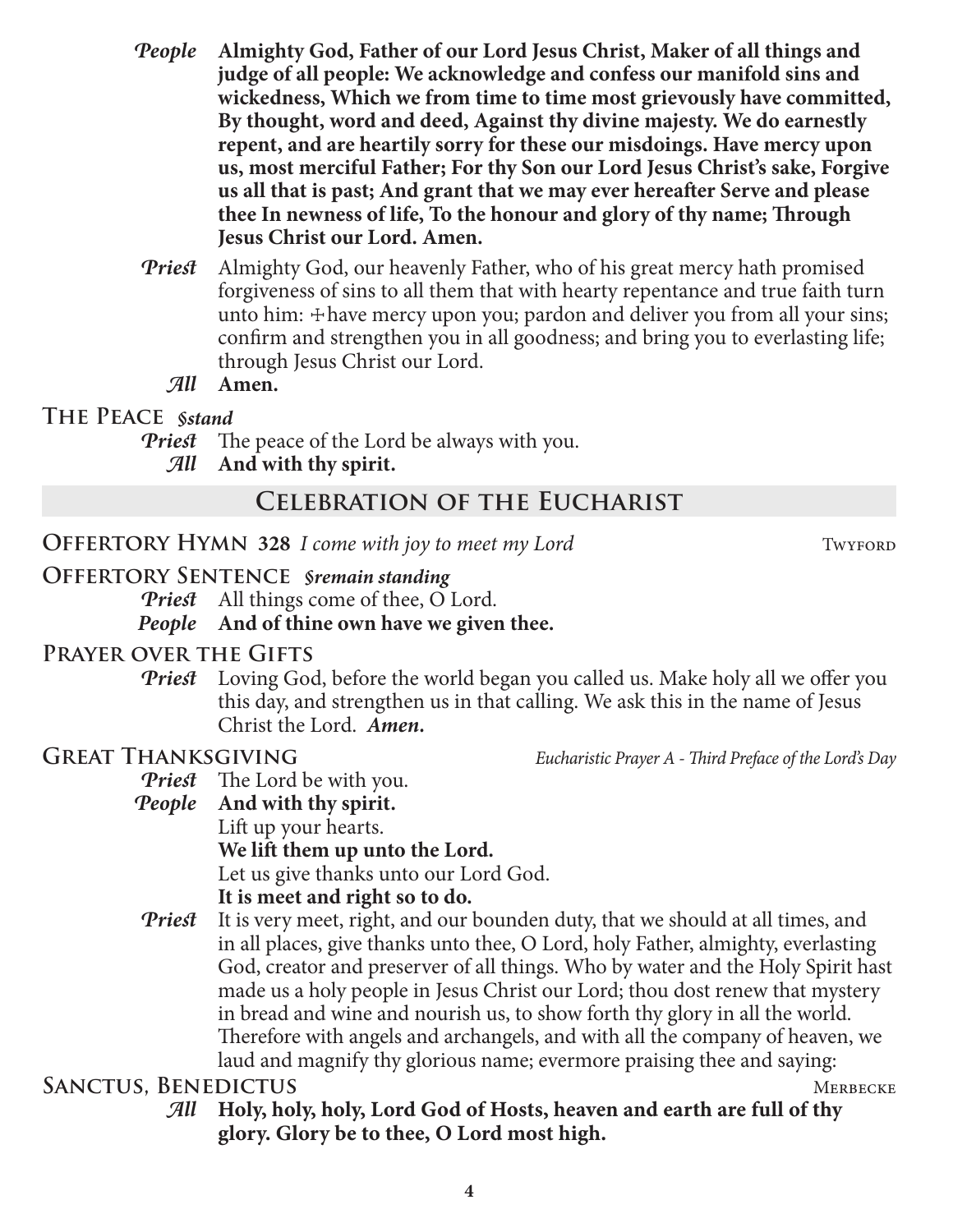# ☩**Blessed is he that cometh in the name of the Lord: Hosanna in the highest.** *§kneel or sit*

*Priest* Blessing and glory and thanksgiving be unto thee, almighty God, our heavenly Father, who of thy tender mercy didst give thine only Son Jesus Christ to take our nature upon him, and to suffer death upon the cross for our redemption; who made there, by his one oblation of himself once offered, a full, perfect, and sufficient sacrifice, oblation, and satisfaction, for the sins of the whole world; and did institute, and in his holy Gospel command us to continue, a perpetual memorial of that his precious death, until his coming again. Hear us, O merciful Father, we most humbly beseech thee; and grant that we receiving these thy creatures of bread and wine, according to thy Son our Saviour Jesus Christ's holy institution, in remembrance of his death and passion, may be partakers of his most blessed body and blood; who, in the same night that he was betrayed, took bread; and, when he had given thanks, he brake it; and gave it to his disciples, saying, "Take, eat; this is my body which is given for you: Do this in remembrance of me." Likewise after supper he took the cup; and when he had given thanks, he gave it to them, saying, "Drink ye all, of this; for this is my blood of the new covenant, which is shed for you and for many for the remission of sins: Do this, as oft as ye shall drink it, in remembrance of me." Wherefore, O Father, Lord of heaven and earth, we thy humble servants, with all thy holy Church, remembering the precious death of thy beloved Son, his mighty resurrection, and glorious ascension, and looking for his coming again in glory, do make before thee, in this sacrament of the holy bread of eternal life and the cup of everlasting salvation, the memorial which he hath commanded:

# *All* **We praise thee, we bless thee, we thank thee, and we pray to thee, Lord our God.**

 And we entirely desire thy fatherly goodness mercifully to accept this our sacrifice of praise and thanksgiving, most humbly beseeching thee to grant, that by the merits and death of thy Son Jesus Christ, and through faith in his blood, we and all thy whole Church may obtain remission of our sins, and all other benefits of his passion; And we pray that by the power of thy Holy Spirit, all we who are partakers of this holy communion may be fulfilled with thy grace and heavenly benediction;  $\pm$ through Jesus Christ our Lord, by whom and with whom, in the unity of the Holy Spirit, all honour and glory be unto thee, O Father Almighty, world without end. *Amen.*

# **Lord's Prayer**

*Priest* And now, as our Saviour Christ hath taught us, we are bold to say:

*All* **Our Father, who art in heaven, hallowed be thy name, thy kingdom come, thy will be done, on earth as it is in heaven. Give us this day our daily bread. And forgive us our trespasses, as we forgive those who trespass against us. And lead us not into temptation, but deliver us from evil. For thine is the kingdom, the power, and the glory, for ever and ever. Amen.**

# **Breaking of the Bread**

*All* **We do not presume to come to this thy table, O merciful Lord, trusting in our own righteousness, but in thy manifold and great mercies. We are not worthy so much as to gather up the crumbs under thy table. But thou art**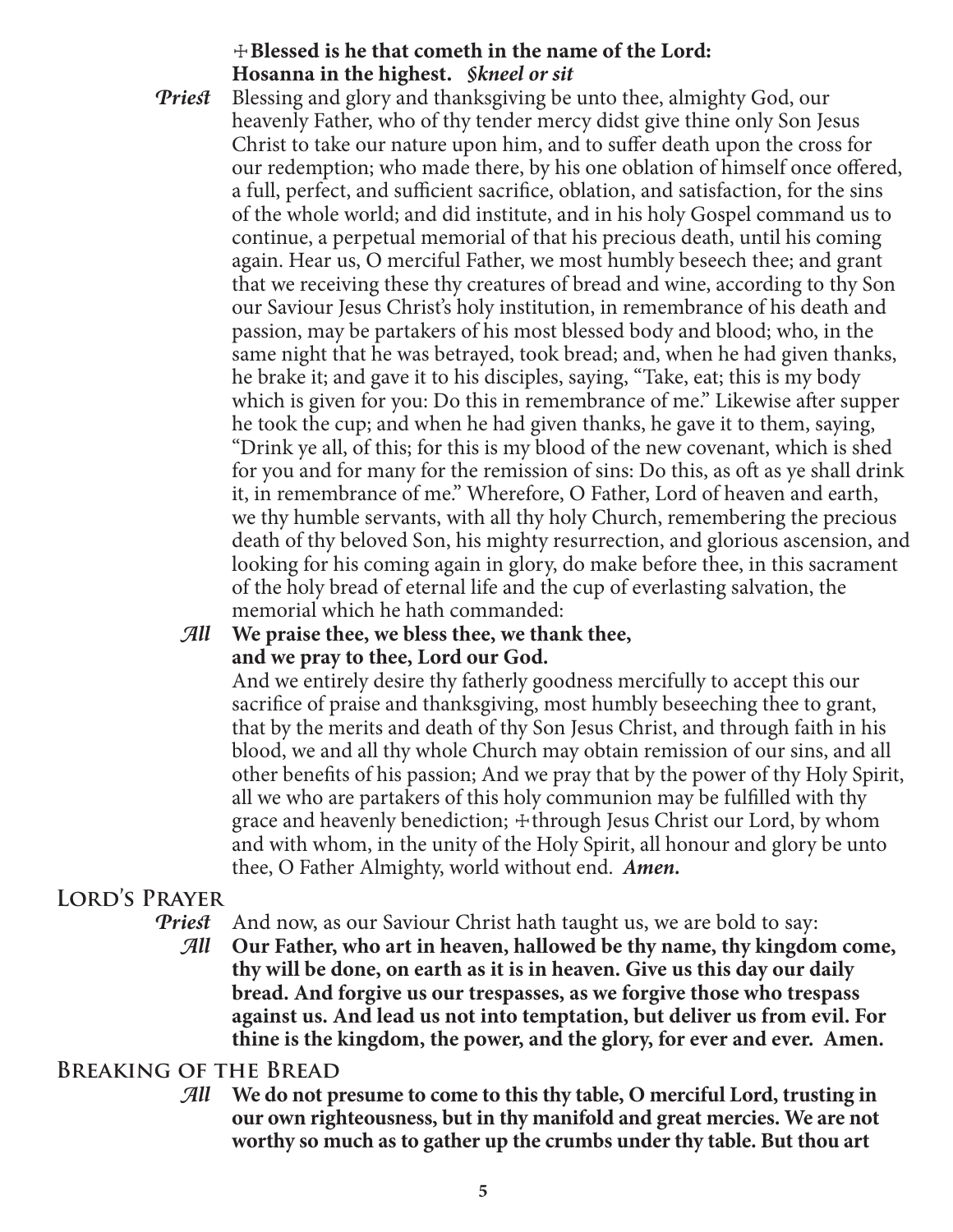**the same Lord, whose property is always to have mercy: grant us therefore, gracious Lord, so to eat the flesh of thy dear Son Jesus Christ, and to drink his blood, that we may evermore dwell in him, and he in us. Amen.**

**Fraction Anthem** *Agnus Dei* from *Missa Sancti Aidani* Walter MacNutt (1910–1996)

# **Invitation**

*Priest* The gifts of God for the People of God. *People* **Thanks be to God.**

### **The Communion**

*During the administration of Communion and the Ablutions, the choir will sing:* Hymn 109 *When I survey the wondrous cross* Rockingham ANTHEM *Beati Quorum Via* SIR CHARLES VILLIERS STANFORD (1852-1924)

# **Prayer after Communion** *§stand*

*Priest* Gracious God, our hands have taken holy things; our lives have been nourished by the body of your Son. May we who have eaten at this holy table be strengthened for service in your world. We ask this in the name of Jesus Christ the Lord. *Amen.*

# **Doxology**

*Priest* Glory to God

*All* **whose power, working in us, can do infinitely more than we can ask or imagine. Glory to God from generation to generation, in the Church and in Christ Jesus, for ever and ever. Amen.**

# **Blessing**

*Priest* The peace of God, which passeth all understanding, keep your hearts and minds in the knowledge and love of God, and of his Son Jesus Christ our Lord:  $\pm$ And the blessing of God almighty, the Father, the Son, and the Holy Spirit be amongst you and remain with you always. *Amen.*

# **Announcements** *§sit*

**HYMN** 306 *Forth in thy name, O Lord §stand* Song 34

# **Dismissal**

**Leader** Go in peace to love and serve the Lord. *People* **Thanks be to God.**

**Voluntary** *(Mr. Kinnard) Musette in G -* G.F. Handel*, Arr.* F. Cunningham Woods

*Following the 10:30 service you are cordially invited to Church House for refreshments and fellowship.*

**2 February** – *The Presentation of our Lord Jesus Christ in the Temple [HD]*

**08:15 -** *Said Eucharist* **• 10:30 -** *Choral Eucharist*

Malachi 3.1–4 • Psalm 84 *Quam dilecta!* Hebrews 2.14–18 • St. Luke 2.22–40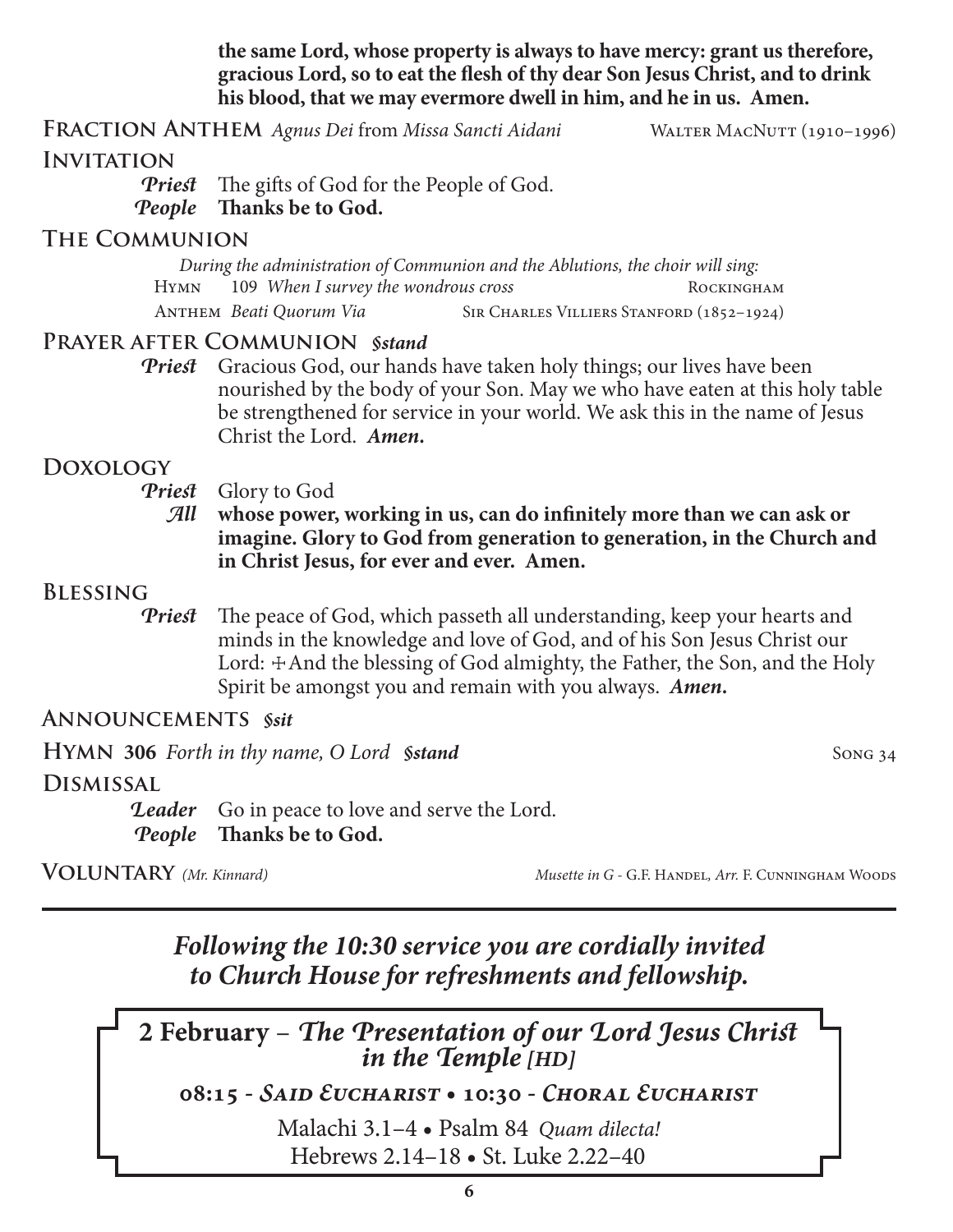# **Assisting -**

| Lectors Gail Mildren, David Owen Lucas                                                 |
|----------------------------------------------------------------------------------------|
| <b>Chalice Bearers</b> Vera Rosolowich, Doreen Blackman                                |
| <b>Sidespersons</b> Stella and Bob Douglas                                             |
| Subdeacon Barbara Calder                                                               |
| <b>Crucifer</b> Don Seaton                                                             |
| <b>Acolytes</b> Kevin Webb, Alvin Morris                                               |
| <b>Intercessor</b> Joanne Tapscott                                                     |
| <b>Oblationers</b> Carol Perch, Marlene McCulloch                                      |
| <b>Counters</b> Susan Stephen, Patricia Holbrow                                        |
| <b>Altar Guild</b> Marlene McCulloch                                                   |
| Children's Program Kendall Jackson, Monica Majur, Rohan Kiska                          |
| <b>Refreshments</b> Heather and Tom Naughten<br><i>(proceeds: Hospitality Drop-in)</i> |

If you would like your birth date or anniversary published in the pew leaflet, please contact the parish office.

*Happy Birthday*

Ruth Calvert 27 January Saverio Loria 29 January James Lampman 28 January Mollie Quinton 1 February

### *Please include the following people in your prayers:*

### **Parishioners:**

Cathy Jones, Paul Hogue, Paul and Beryl Magel, Betty DeJong, Nancy Dunn, Jeff Brown, Bill Brant, Georgie Snead, Orest Rosolowich, Fr. Tom Graham, Ann Croft, Dorothy and John Funnell, Ruth Calvert, Ted. R., Shirley and Neil Almdal, Cecile Chiddenton, John Judge, Carol Perch.

### **Friends and Family:**

Ken Frank, Jim M., Gordon Clarke, R.I.P., Gary, David Hagerman, Lar, Marcus, Randy, Simon, Kayla, Jason, Jim Carr, Alain Carlson, John McCorquodale, Mike Kondracki, David Martin, The Rev. Bob Brownlie, The Rev. Canon John Ezeobi, Jenny Miller, George Peterson, Brenda Calder, Daphne W., Edgar Dirk, Walter Mildren, Ed Miller, George Nelson, Everett Lampman.

*This parish has been blessed by your presence today.*